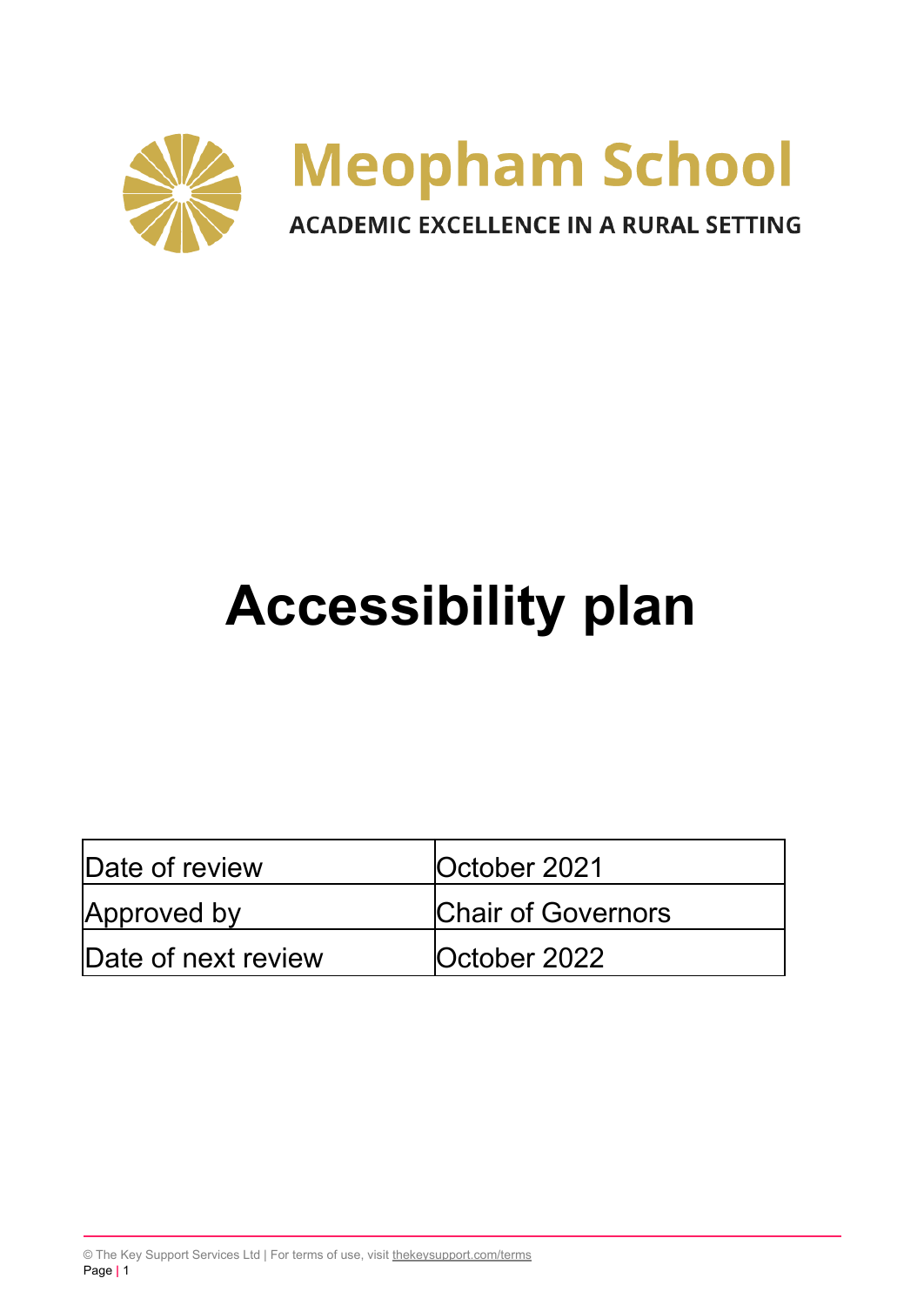## **Contents**

| 1. Aims                      | 3 |
|------------------------------|---|
| 2. Legislation and guidance  | 3 |
| 3. Action plan               | 4 |
| 4. Monitoring arrangements   |   |
| 5. Links with other policies | 7 |
|                              |   |

#### <span id="page-1-0"></span>**1. Aims**

Schools are required under the Equality Act 2010 to have an accessibility plan. The purpose of the plan is to:

- Increase the extent to which disabled pupils can participate in the curriculum
- Improve the physical environment of the school to enable disabled pupils to take better advantage of education, benefits, facilities and services provided
- Improve the availability of accessible information to disabled pupils

Our school aims to treat all its pupils fairly and with respect. This involves providing access and opportunities for all pupils without discrimination of any kind.

We are committed to providing an accessible environment, in which pupils, staff, parents and visitors are valued regardless of their education, physical, sensory, social, emotional and cultural needs. We will challenge negative attitudes about disability and accessibility, and strive to develop an inclusive culture of awareness and tolerance.

The plan will be made available online on the school website, and paper copies are available upon request.

Our school is also committed to ensuring staff are trained in equality issues with reference to the Equality Act 2010, including understanding disability issues.

The school supports any available partnerships to develop and implement the plan.

Our school's complaints procedure covers the accessibility plan. If you have any concerns relating to accessibility in school, the complaints procedure sets out the process for raising these concerns.

<span id="page-1-1"></span>We have included a range of stakeholders in the development of this accessibility plan, including pupils, parents, staff and governors of the school.

## **2. Legislation and guidance**

This document meets the requirements of [schedule](http://www.legislation.gov.uk/ukpga/2010/15/schedule/10) 10 of the Equality Act 2010 and the Department for Education (DfE) [guidance](https://www.gov.uk/government/publications/equality-act-2010-advice-for-schools) for schools on the Equality Act 2010.

The Equality Act 2010 defines an individual as disabled if they have a physical or mental impairment that has a 'substantial' and 'long-term' adverse effect on their ability to undertake normal day to day activities.

Under the Special [Educational](https://www.gov.uk/government/publications/send-code-of-practice-0-to-25) Needs and Disability (SEND) Code of Practice, 'long-term' is defined as 'a year or more' and 'substantial' is defined as 'more than minor or trivial'. The definition includes sensory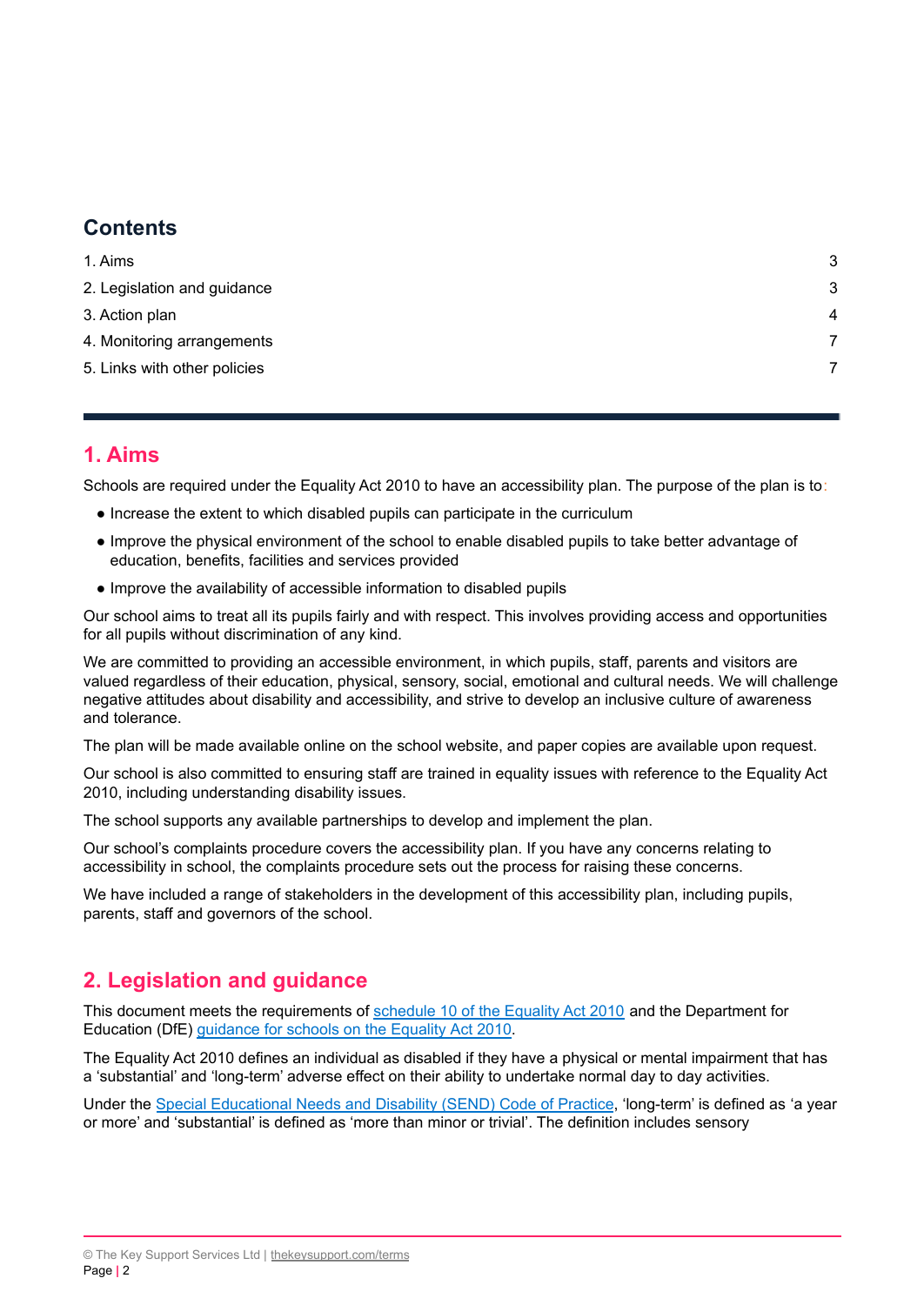impairments such as those affecting sight or hearing, and long-term health conditions such as asthma, diabetes, epilepsy and cancer.

Schools are required to make 'reasonable adjustments' for pupils with disabilities under the Equality Act 2010, to alleviate any substantial disadvantage that a disabled pupil faces in comparison with non-disabled pupils. This can include, for example, the provision of an auxiliary aid or adjustments to premises.

This policy complies with our funding agreement and articles of association.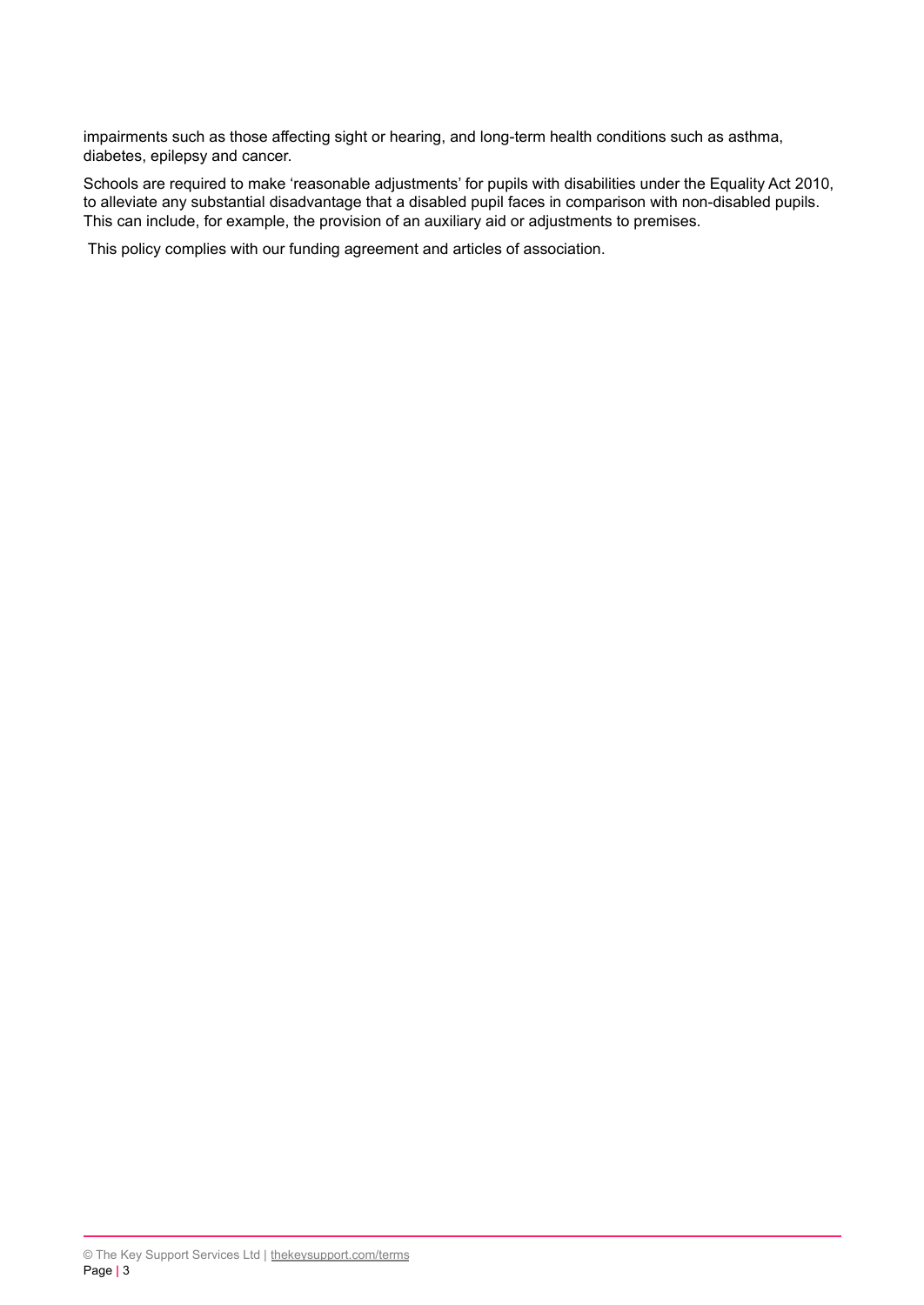# **3. Action plan**

This action plan sets out the aims of our accessibility plan in accordance with the Equality Act 2010.

| <b>AIM</b>                                                              | <b>CURRENT GOOD</b><br><b>PRACTICE</b>                                                                                                                                                                                                                                                                                                                                                                                                                                                                                                                | <b>OBJECTIVES</b>                                                                                                                                                        | <b>ACTIONS TO BE TAKEN</b>                                                                                                                                                                                                                                      | <b>PERSON</b><br><b>RESPONSIBLE</b>                 | <b>DATE TO</b><br><b>COMPLETE</b><br><b>ACTIONS BY</b> | <b>SUCCESS CRITERIA</b>                                                                                                                                                                                                                                                                                                                                                                                            |
|-------------------------------------------------------------------------|-------------------------------------------------------------------------------------------------------------------------------------------------------------------------------------------------------------------------------------------------------------------------------------------------------------------------------------------------------------------------------------------------------------------------------------------------------------------------------------------------------------------------------------------------------|--------------------------------------------------------------------------------------------------------------------------------------------------------------------------|-----------------------------------------------------------------------------------------------------------------------------------------------------------------------------------------------------------------------------------------------------------------|-----------------------------------------------------|--------------------------------------------------------|--------------------------------------------------------------------------------------------------------------------------------------------------------------------------------------------------------------------------------------------------------------------------------------------------------------------------------------------------------------------------------------------------------------------|
| Increase access<br>to the curriculum<br>for pupils with a<br>disability | • Our school offers a<br>differentiated<br>curriculum for all<br>of our RAG system,<br>giving all pupils<br>independence when<br>choosing their<br>pathways<br>• We use resources<br>tailored to the needs<br>of pupils who require<br>support to access the<br>curriculum<br>• Curriculum resources<br>include examples of<br>people with disabilities<br>• Curriculum progress is<br>tracked for all pupils,<br>including those with a<br>disability<br>• Targets are set<br>effectively and are<br>appropriate for pupils<br>with additional needs | To increase the<br>awareness of staff of<br>equality issues and to<br>pupils through the use ensure that all staff are<br>provided with training on<br>disability issues | Continue to provide CPD to all<br>staff (including support staff) to<br>raise awareness<br>SLT/ SENDCO to carry out<br>lesson observations focusing on SENDCO and<br>staff meeting needs pupils with<br>additional needs using Learning<br><b>Walk Criteria</b> | <b>ISENDCO</b><br>(overseen by<br>SLT<br><b>SLT</b> | 2021<br>Ongoing                                        | By September All staff will feel<br>confident in their<br>knowledge of equality<br>issues and will feel<br>able to promote<br>equality and staff<br>training is undertaken<br>and feedback from<br>staff training reflects<br>increased knowledge<br>of strategies<br>All staff are aware of<br>the success criteria<br>for the learning walk<br>pro forma and are<br>able to apply it to<br>support their pupils. |
|                                                                         |                                                                                                                                                                                                                                                                                                                                                                                                                                                                                                                                                       | To continue to develop<br>explicit tracking of SEND                                                                                                                      |                                                                                                                                                                                                                                                                 |                                                     |                                                        | All staff are aware of<br>the progress that their                                                                                                                                                                                                                                                                                                                                                                  |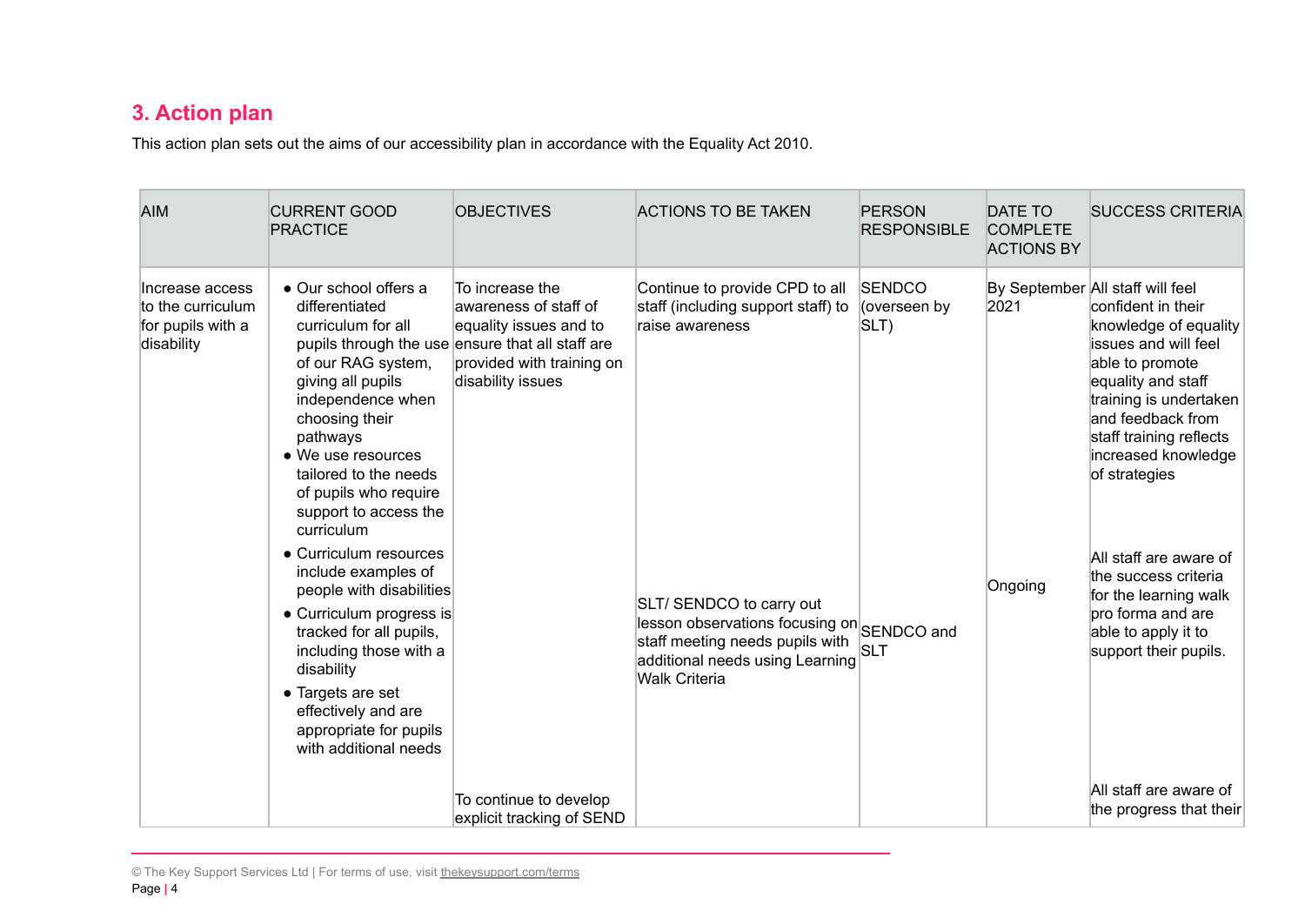| • The curriculum is<br>reviewed to ensure it<br>meets the needs of all<br>pupils<br>• Staff have access to<br>strategies to use in<br>classrooms to support                                                                                    | achievement, feeding it<br>back to teachers.                    | Achievement tracker to be<br>placed in shared drive<br>alongside<br>provision/personalised plans.<br>Progress and attainment data is en by SLT)<br>scrutinised with any barriers<br>being addressed.                                | SENDCO(overse                                                                         | By December<br>2021                        | SEND pupils are<br>making.                                                                                                                                            |
|------------------------------------------------------------------------------------------------------------------------------------------------------------------------------------------------------------------------------------------------|-----------------------------------------------------------------|-------------------------------------------------------------------------------------------------------------------------------------------------------------------------------------------------------------------------------------|---------------------------------------------------------------------------------------|--------------------------------------------|-----------------------------------------------------------------------------------------------------------------------------------------------------------------------|
| pupils with additional<br>needs<br>• Staff are provided with participation for children<br>CPD sessions to<br>increase their<br>confidence when<br>working with pupils<br>with additional needs<br>• Autism SRP means<br>that school can offer | To review patterns of<br>with SEND                              | Carry out curriculum<br>questionnaires with staff e.g.<br>P.E. teachers to review patterns<br>of participation across the<br>curriculum. Analyse extended<br>school provision to ensure<br>participation for children with<br>SEND. | SENDCO                                                                                | 2021                                       | By December Analysis shows that<br>all clubs and<br>interventions are<br>accessible and have a<br>full range of different<br>groups of children.<br>Take up increases |
| in-reach support to<br>pupils and also<br>specialist support for<br>staff for autistic pupils                                                                                                                                                  | To improve Parent Voice<br>for parents of children<br>with SEND | For The Windmill pupils,<br>continue to run The Windmill<br>Steering Group with parents<br>land KCC.<br>Establish and run SEND parent<br>forums after school once a term<br>including parent surveys.                               | Head of the<br>Windmill and<br><b>SENDCO</b><br><b>SENDCO</b><br>(overseen by<br>SLT) | By December<br>2021<br>By December<br>2021 | each time.<br>Survey results are<br>collated and<br>analysed. Take up<br>increases each time.                                                                         |
|                                                                                                                                                                                                                                                | For pupil voice to be<br>evident                                | To ensure that all pupils with<br>SEND are involved in reviews of<br>provision/ personalised plans.<br>Support is given where pupils<br>may find it challenging to                                                                  | <b>SENDCO</b>                                                                         | Ongoing                                    | Pupils with SEND feel<br>that they are being<br>heard and have a say<br>in their support and<br>provision. Reviewed 3<br>times a year with<br>pupils and families.    |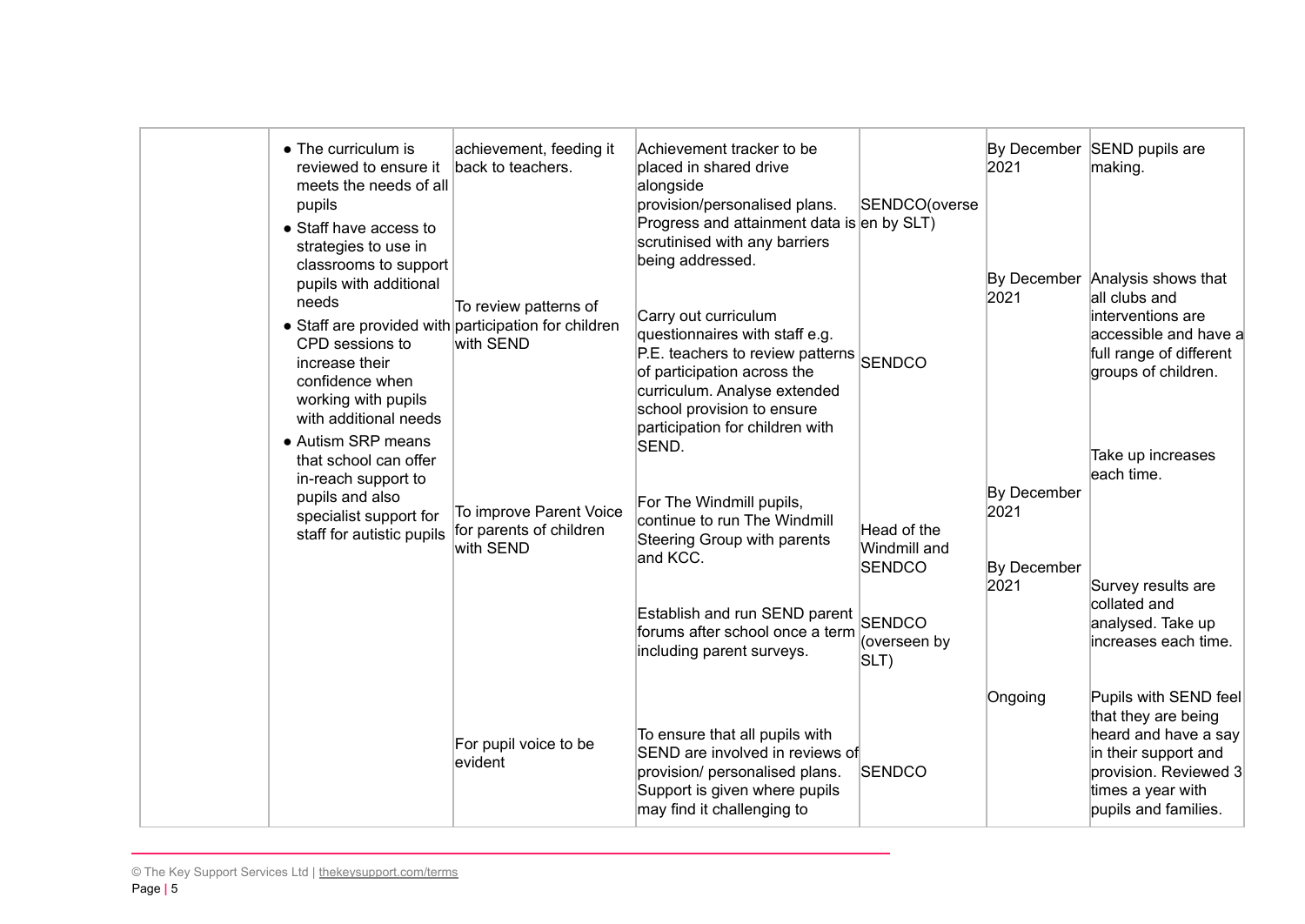|                                                                  |                                                                                                                                                                                                                                                                                                      |                                                                                                         | communicate and alternative<br>methods are offered if required.                                                                                                                      |                           |                   |                                                                                                                                            |
|------------------------------------------------------------------|------------------------------------------------------------------------------------------------------------------------------------------------------------------------------------------------------------------------------------------------------------------------------------------------------|---------------------------------------------------------------------------------------------------------|--------------------------------------------------------------------------------------------------------------------------------------------------------------------------------------|---------------------------|-------------------|--------------------------------------------------------------------------------------------------------------------------------------------|
| Improve and<br>maintain access<br>to the physical<br>environment | The environment is<br>adapted to the needs of<br>pupils as required. This<br>includes:<br>$\bullet$ Lift                                                                                                                                                                                             | Highlight accessibility to<br>staff                                                                     | Train staff on accessibility in<br>staff meetings and CPD                                                                                                                            | <b>SENDCO</b>             | September<br>2021 | Staff know how and<br>where to access<br>resources that will<br>help particular<br>children - e.g.<br>coloured paper for<br>visual stress. |
|                                                                  | • Disabled parking bays<br>• Disabled toilets and<br>changing facilities<br>• Adjustable table in<br>Science lab<br>• Adjustable hob in<br><b>Catering Room</b><br>• Coloured exercise<br>books<br>• Overlays<br>$\bullet$ Laptops<br>• Writing Slopes<br>• Wobble cushions<br>• Adjustable lighting | physical environment of<br>the school, adding<br>specialist<br>facilities/physical aids as<br>necessary | Maintaining access to the Walkways around the school<br>are kept clear of hazards and<br>the site will clearly signpost<br>visitors, pupils and parents to<br>where they need to be. | Premises staff<br>and SLT | Ongoing           | Clear, well displayed<br>signage is available<br>and the school is<br>accessible for all. The<br>school looks<br>well-cared for.           |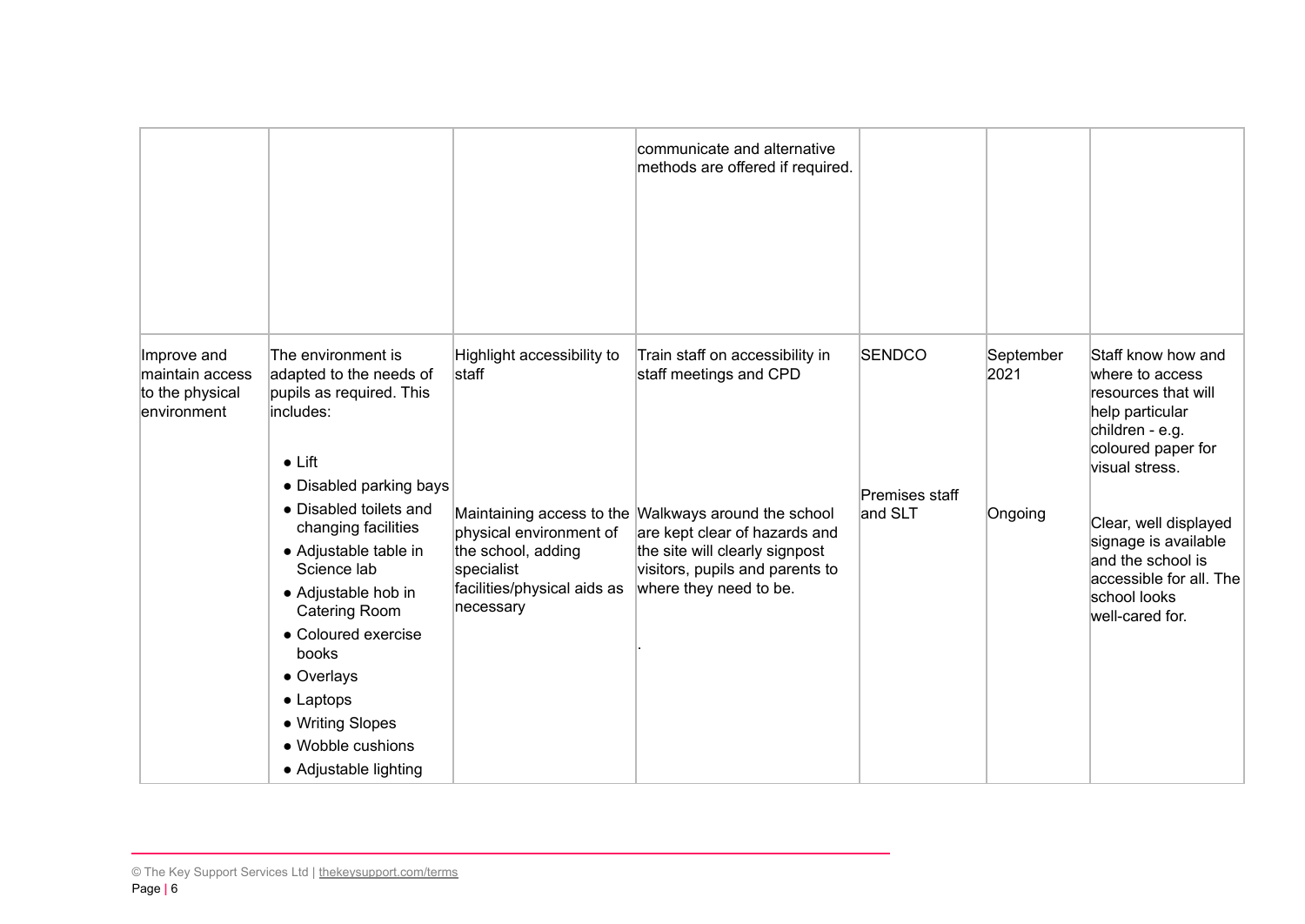| Improve the<br>delivery of<br>information to<br>pupils with a<br>disability | Our school uses a range<br>of communication<br>methods to ensure<br>information is accessible.<br>This includes:<br>• Internal signage<br>• Large print resources<br>• Pictorial or symbolic<br>representations<br>• Social Stories | Improve the delivery of<br>written information to<br>pupils, staff, parents and<br>visitors with disabilities;<br>examples might include<br>hand-outs, timetables,<br>newsletters etc.<br>The SEND Governor and accessibility annually.<br>SENCO will update the<br>audit of accessibility<br>annually and keep it<br>under review through<br>monitoring and evaluation<br>process. | Audit teaching materials,<br>textbooks and other information<br>in alternative formats<br><b>SEND Governor and SENCO</b><br>will update this audit of | <b>SENDCO</b><br><b>SEND Governor</b><br>and SENDCO | By December<br>2021<br>By May 2022 | Different, preferred<br>formats will be made<br>available according to<br>need<br>Accessibility plan is<br>regularly reviewed<br>and updated. |
|-----------------------------------------------------------------------------|-------------------------------------------------------------------------------------------------------------------------------------------------------------------------------------------------------------------------------------|-------------------------------------------------------------------------------------------------------------------------------------------------------------------------------------------------------------------------------------------------------------------------------------------------------------------------------------------------------------------------------------|-------------------------------------------------------------------------------------------------------------------------------------------------------|-----------------------------------------------------|------------------------------------|-----------------------------------------------------------------------------------------------------------------------------------------------|
|                                                                             |                                                                                                                                                                                                                                     |                                                                                                                                                                                                                                                                                                                                                                                     |                                                                                                                                                       |                                                     |                                    |                                                                                                                                               |